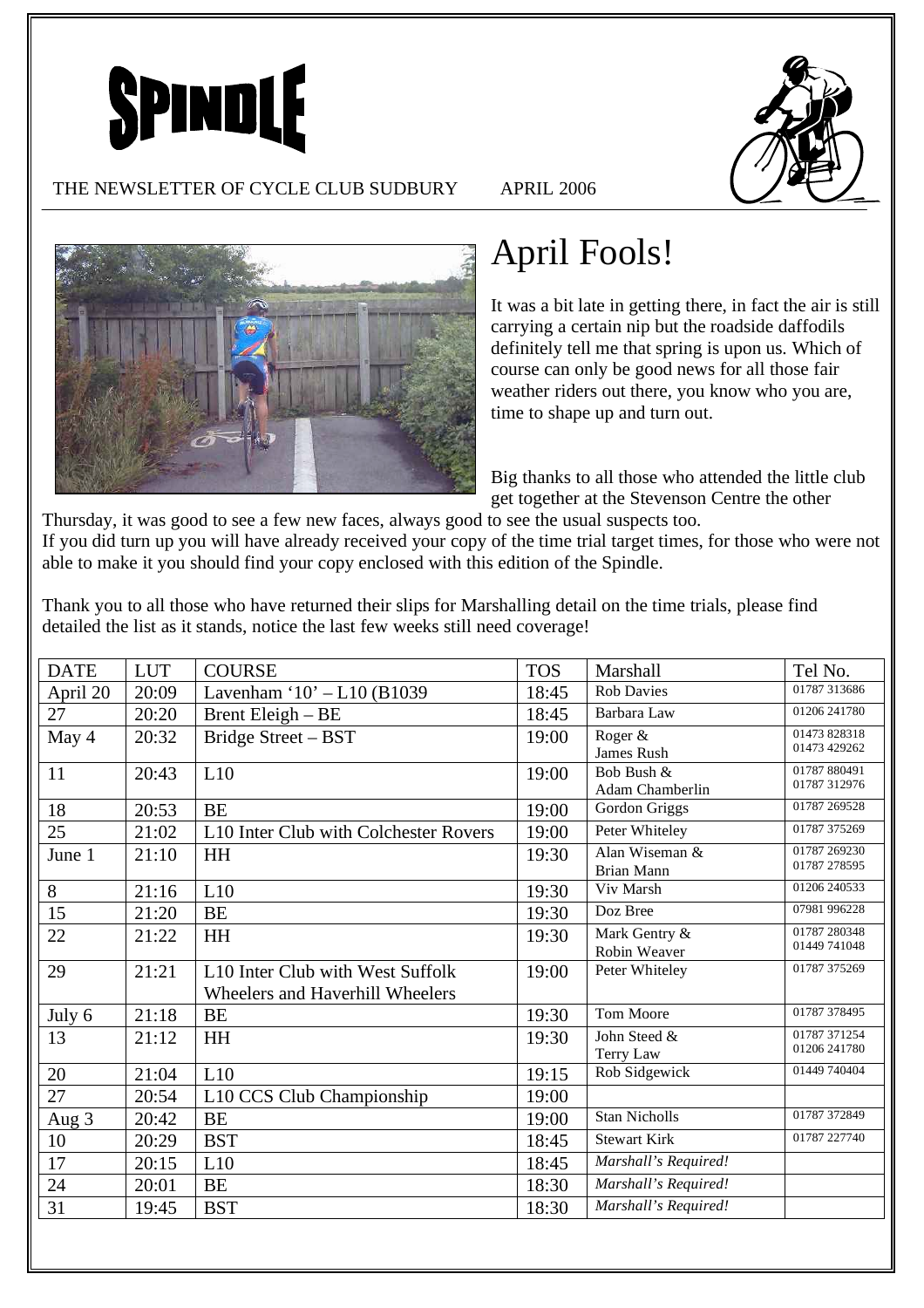



# **In The News**

Roving News reporter and Free Press front man, Stan, has been hot on the trail of club members out there making their mark in the news, reports as follows:

Simon Wright (CC Sudbury) has started the new Road Racing season with a win on Sunday in the Lee Valley/ Ciclos Uno Circuit Race at the Eastway track in London. Racing was over 1 hour plus 5 laps and here is Simon's own account of the race.

*It was bitterly cold, so thermal tops, thick gloves and overshoes were the order of the day. There was a good field of 55 riders, including Dominic Gabellini, who was on a high after winning an Open Elite race the week before, at Eastway.*

*After only 3 Laps, a break of 5 formed, including myself and we soon had a 30 second gap. The group consisted of Dominic Gabellini and Matt Seaton, both riding for Rapha/Condor RT), 2 riders from Finchley RT and myself riding for CC Sudbury, but in my Delphi racing top. As the clock reached ! hour, the 2 Finchley RT riders were dropped, leaving 3 of us. We worked well together and as we reached 5 Laps to go, we lapped the entire field.* 

*With 4 Laps to go Matt Seaton attacked and got a 15 second gap, so I asked Dominic to chase, but he said 'he is my team-mate, you chase'. On hearing this I went off after Matt, with Dominic slipstreaming behind me. When we finally caught Matt, I thought Dominic would counter attack, but to my surprise, he didn't. I suppose that he was so confident in his own, sprinting ability that he took a breather. Matt led for all the remaining Laps, with me in second and Dominic at the back, right up to 200 metres to go. In the sprint, I jumped off Matt's wheel and could hear Dominic's tyres tearing at the tarmac, but he didn't have the speed to get past and before I knew it the finishing line had arrived and I had won. Speaking to them both after the race, it was clear that their choice of team tactics had thrown away an almost certain win.* 

CC Sudbury's Len Finch and Terry Law were in action on Saturday in the Eastern Counties 10 miler on the E2 course in Cambridgeshire.

Terry Law went round quickest of the pair in 26. 43 minutes, approx 3 minutes slower than par for him on this course. Racing into a head wind on the outward leg Terry took nearly 16 minutes to the turn, but was able to power back in approx 10.5 minutes with the tail wind. So strong was the wind that even Braintree's "big hitting" Bill Broadfield, normally secure at around 22 minutes in these events, struggled to break "25". Len Finch recorded a short 29-minute ride, which in the conditions was probably about right for him. Other local riders, Pete Horsnell (28.47) and Ron Back (25. 41) also found themselves down on standard.

Brian Mann, CC Sudbury Audax "king" in 2005, has set himself a new challenge this year and is targeting Audax UK's "Round the Year Randonneurs" challenge. To be admitted onto the Roll of Honour a rider must complete an event of at least 200 km's in each of any consecutive 12 months, and despite the cold start to the year and the paucity of events in January and February, Brian is now well on his way. With in excess of 1000 kms recorded in Audax events so far in 2006, Brian also looks a very good bet to retain his club title as well.

Second Claim member Barry Lee took part in the Haverhill Wheelers 20mile Hilly BS5 starting at Kedington on Sunday the  $9<sup>th</sup>$  April. He set a respectable time of 58.48 but Glenn Taylor took the gold with a blistering 47.25 win.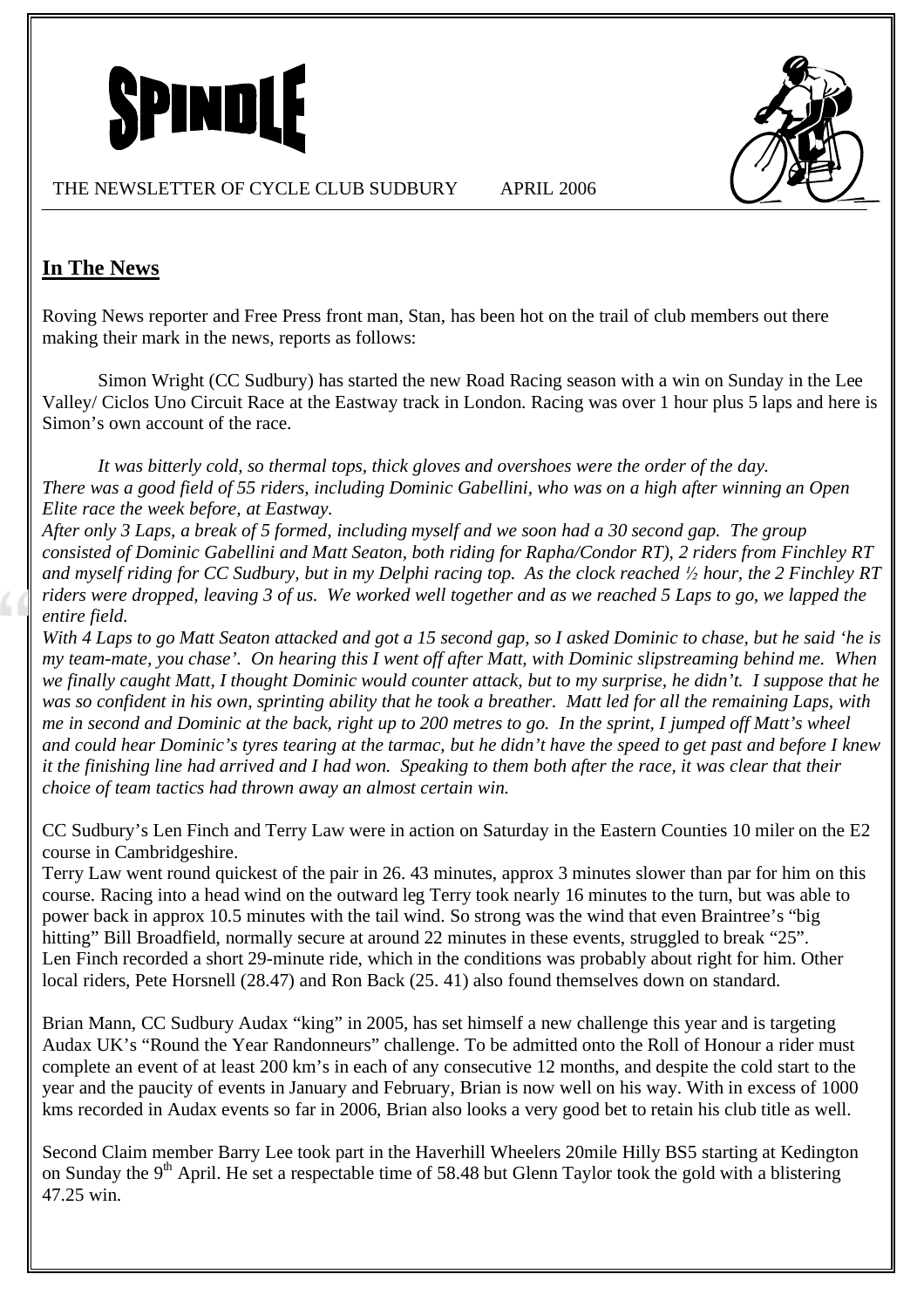



## **My Own Personal Goal.**

Some of you might have noticed my lack of appearance at the Sunday morning club runs; in fact I think I have missed an entire month of bacon sandwiches! You need not worry I am not sitting indoors watching re-runs of Only Fools and Horses, I am in fact getting some heavy miles in for an event that might even make or brake my passion for cycling.

Some of you are aware of the event I am referring to, some have even expressed feelings of… stupidity I think was the most common on the matter, those who do not know there is a small group of riders planning to ride the End to End in the Summer.

The group is of course myself, new club member Dave Law, club regular and onsite mechanic Rob Morse and Dave's cousin Harry Crampton, who currently resides in Liverpool so he has a reason for not making any club events.

The idea of riding from Lands End to John O'Groates is not a new one, in fact quite a few members have completed this task, but we plan on adding an extra challenge to the proceedings, completing the ride in 5 days! That's right, 5 days, who those of you quick on geography will know this is around 175 miles a day. We plan to start from Lands End on the  $5<sup>th</sup>$  June and finish at John O'Groates on Friday 9<sup>th</sup>, just to make sure

we stick to the plan we have pre-booked all the hotels along the way.

The whole journey will be done with support from a generous selection of family members providing regular stops for food and water. I'm not sure if it will be TdF style back up where Lucy leans out of the van fixing my gear indexing whilst cruising along at 30mph but hopefully there will be plenty of pieces of Flap Jack to go around.

The event will actually be done in aid of charity, so I expect each and every club member to dig deep and make a donation. The group have opted to split the funds equally between two very worthy causes, the British Heart Foundation and more locally Belstead Special Needs School in Ipswich.

Look out for a section in the May edition of the Spindle for details on how you can donate!

## **Bit At The Back**

In the last edition I made the assumption that Roger Rush was the infamous 'Bloke At The Back' to which now I have been told he of course is not, he just happens to be at the back and might happen to cycle with this fabled bloke who writes articles for the Spindle. *-There you go Rog, I think I got away with it and covered up my mistake.* The other night I heard a noise outside my front door, when I went to inspect I found a folded piece of paper on my doorstep, it was an account of the Audax in Stevenage held at the beginning of April. I believe Roger was actually out of the country on business with his wife in a crowded room with plenty of witness' when this was written, so there is no way it could have been him.

Anyway I'll let Roger 'Bloke At The Back' tell the tale:

With the Time-Trial season in mind, it seemed a good idea to get a decent amount of miles in the 'bank' over the winter period. I have managed to supplement my weekend rides with a weekly night ride with Robin. It is certainly different and sharpens the reflexes somewhat.

At times, we both wonder what the hell we are doing as we silently stumble through the darkness. The freezing cold conditions during this winter seem to be deterring all but the brave and the Sunday Club runs have suffered as a result. With only three souls making up the 'group' during a couple of mid month March rides. Some of this has also been down to members riding their first Audax's of the season. But some of the